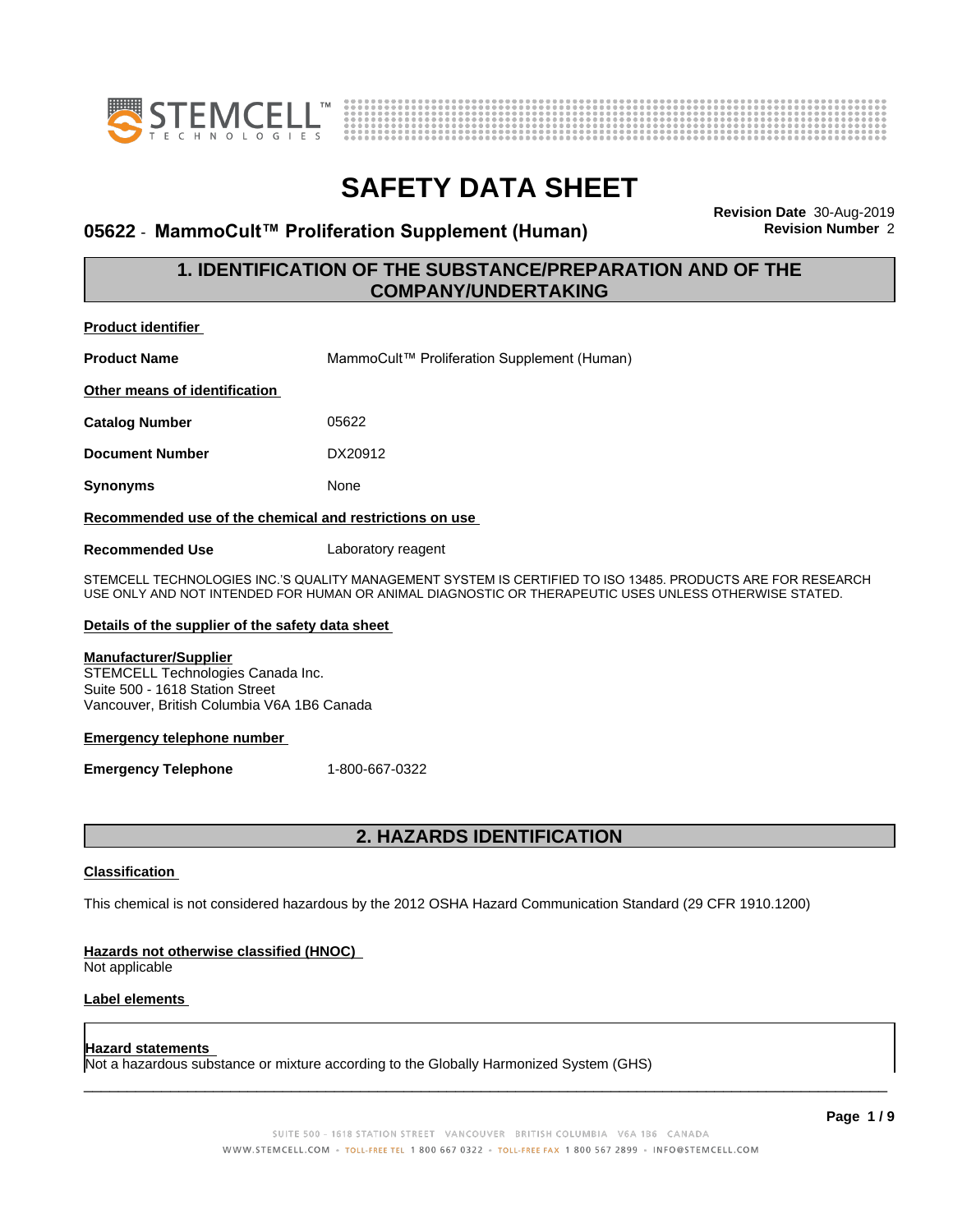



### \_\_\_\_\_\_\_\_\_\_\_\_\_\_\_\_\_\_\_\_\_\_\_\_\_\_\_\_\_\_\_\_\_\_\_\_\_\_\_\_\_\_\_\_\_\_\_\_\_\_\_\_\_\_\_\_\_\_\_\_\_\_\_\_\_\_\_\_\_\_\_\_\_\_\_\_\_\_\_\_\_\_\_\_\_\_\_\_\_\_\_\_\_ **Revision Date** 30-Aug-2019 **05622** - **MammoCult™ ProliferationSupplement(Human) Revision Number** 2

The product contains no substances which at their given concentration, are considered to be hazardous to health.

**Appearance** opaque **Physical state** Liquid **Odor No information available Appearance** opaque

#### **Other Information**

Not applicable

**Unknown acute toxicity** 0 % of the mixture consists of ingredient(s) of unknown toxicity 0 % of the mixture consists of ingredient(s) of unknown acute oral toxicity

0 % of the mixture consists of ingredient(s) of unknown acute dermal toxicity

0 % of the mixture consists of ingredient(s) of unknown acute inhalation toxicity (gas)

0 % of the mixture consists of ingredient(s) of unknown acute inhalation toxicity (vapor)

0 % of the mixture consists of ingredient(s) of unknown acute inhalation toxicity (dust/mist)

#### **3. COMPOSITION/INFORMATION ON INGREDIENTS**

#### **Substance**

Not applicable.

#### **Mixture**

Not a hazardous substance or mixture according to the Globally Harmonized System (GHS)

\*The exact percentage (concentration) ofcomposition has been withheld as a trade secret.

#### **4. FIRST AID MEASURES**

#### **Description of first aid measures**

| <b>Inhalation</b>   | Remove to fresh air.                                                                                                    |
|---------------------|-------------------------------------------------------------------------------------------------------------------------|
| Eye contact         | Rinse thoroughly with plenty of water for at least 15 minutes, lifting lower and upper eyelids.<br>Consult a physician. |
| <b>Skin contact</b> | Wash skin with soap and water.                                                                                          |
| Ingestion           | Clean mouth with water and drink afterwards plenty of water.                                                            |
|                     |                                                                                                                         |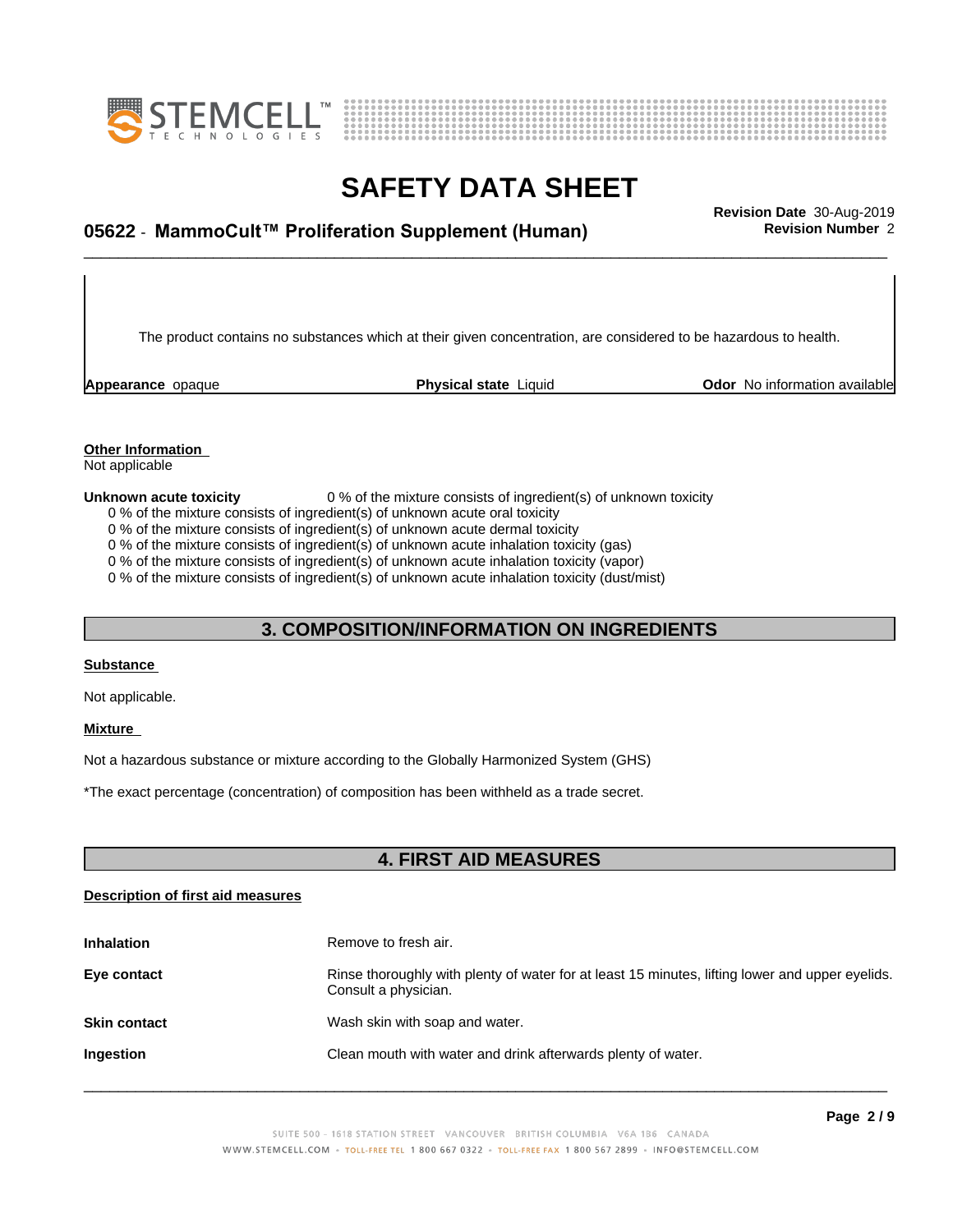



### \_\_\_\_\_\_\_\_\_\_\_\_\_\_\_\_\_\_\_\_\_\_\_\_\_\_\_\_\_\_\_\_\_\_\_\_\_\_\_\_\_\_\_\_\_\_\_\_\_\_\_\_\_\_\_\_\_\_\_\_\_\_\_\_\_\_\_\_\_\_\_\_\_\_\_\_\_\_\_\_\_\_\_\_\_\_\_\_\_\_\_\_\_ **Revision Date** 30-Aug-2019 **05622** - **MammoCult™ ProliferationSupplement(Human) Revision Number** 2

| Most important symptoms and effects, both acute and delayed                                                      |                                                                                                                                       |  |
|------------------------------------------------------------------------------------------------------------------|---------------------------------------------------------------------------------------------------------------------------------------|--|
| <b>Symptoms</b>                                                                                                  | No information available.                                                                                                             |  |
|                                                                                                                  | Indication of any immediate medical attention and special treatment needed                                                            |  |
| Note to physicians                                                                                               | Treat symptomatically.                                                                                                                |  |
|                                                                                                                  |                                                                                                                                       |  |
|                                                                                                                  | <b>5. FIRE-FIGHTING MEASURES</b>                                                                                                      |  |
| <b>Suitable Extinguishing Media</b>                                                                              | Use extinguishing measures that are appropriate to local circumstances and the<br>surrounding environment.                            |  |
| Unsuitable extinguishing media                                                                                   | CAUTION: Use of water spray when fighting fire may be inefficient.                                                                    |  |
| Specific hazards arising from the<br>chemical                                                                    | No information available.                                                                                                             |  |
| <b>Explosion data</b><br><b>Sensitivity to Mechanical Impact None.</b><br><b>Sensitivity to Static Discharge</b> | None.                                                                                                                                 |  |
| Special protective equipment for<br>fire-fighters                                                                | Firefighters should wear self-contained breathing apparatus and full firefighting turnout<br>gear. Use personal protection equipment. |  |

### **6. ACCIDENTAL RELEASE MEASURES**

**Personal precautions, protective equipment and emergency procedures**

**Personal precautions** Ensure adequate ventilation.

| <b>Environmental precautions</b>                     |                                                                                      |  |
|------------------------------------------------------|--------------------------------------------------------------------------------------|--|
| <b>Environmental precautions</b>                     | See Section 12 for additional Ecological Information.                                |  |
| Methods and material for containment and cleaning up |                                                                                      |  |
| <b>Methods for containment</b>                       | Prevent further leakage or spillage if safe to do so.                                |  |
| Methods for cleaning up                              | Pick up and transfer to properly labeled containers.                                 |  |
| <b>Prevention of secondary hazards</b>               | Clean contaminated objects and areas thoroughly observing environmental regulations. |  |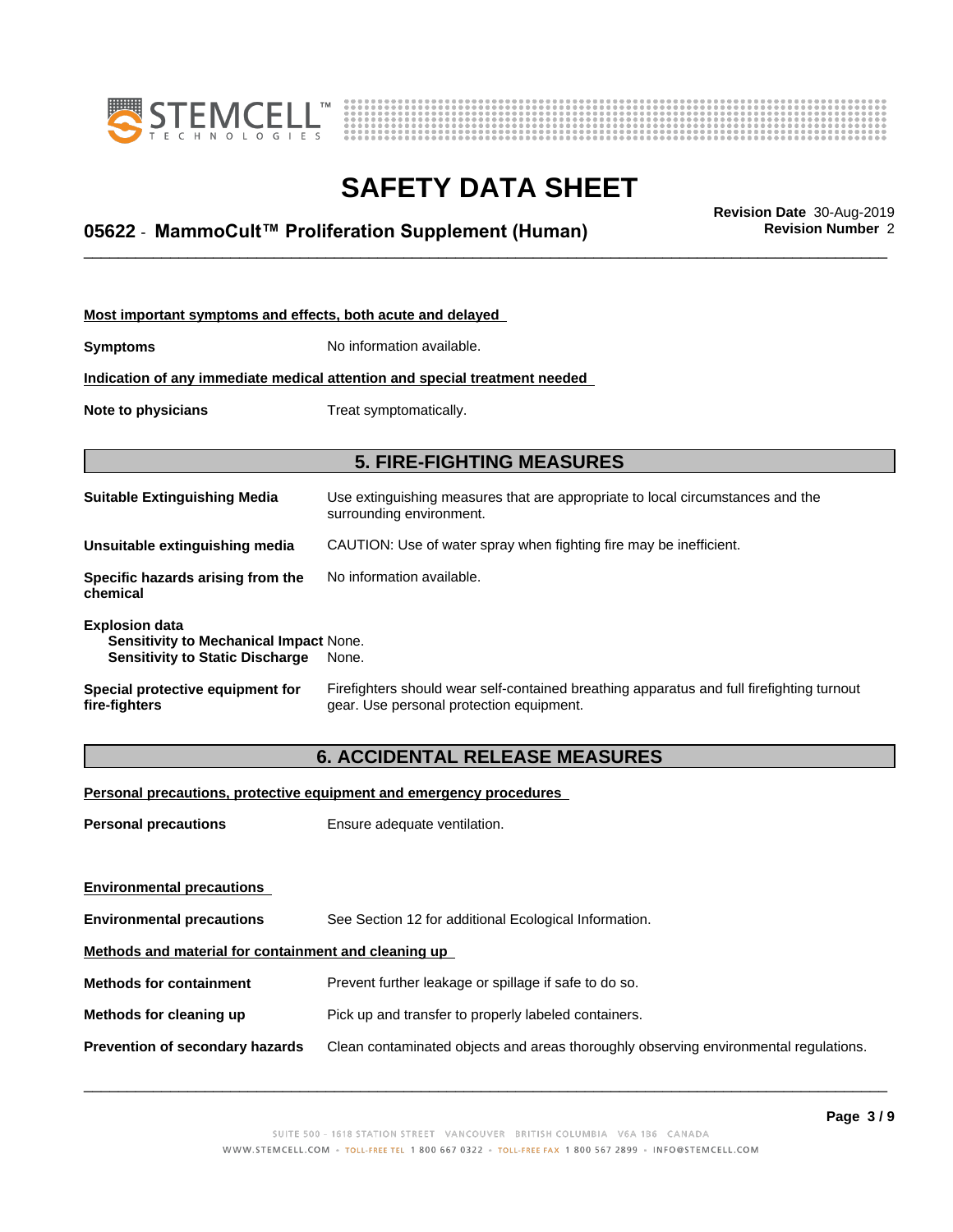



# **SAFETY DATA SHEET**<br>Revision Date 30-Aug-2019

### \_\_\_\_\_\_\_\_\_\_\_\_\_\_\_\_\_\_\_\_\_\_\_\_\_\_\_\_\_\_\_\_\_\_\_\_\_\_\_\_\_\_\_\_\_\_\_\_\_\_\_\_\_\_\_\_\_\_\_\_\_\_\_\_\_\_\_\_\_\_\_\_\_\_\_\_\_\_\_\_\_\_\_\_\_\_\_\_\_\_\_\_\_ **Revision Date** 30-Aug-2019 **05622** - **MammoCult™ ProliferationSupplement(Human) Revision Number** 2

|                                                              | 7. HANDLING AND STORAGE                                                                                                                                                                                                                                                                                                                                                                                                            |
|--------------------------------------------------------------|------------------------------------------------------------------------------------------------------------------------------------------------------------------------------------------------------------------------------------------------------------------------------------------------------------------------------------------------------------------------------------------------------------------------------------|
| <b>Precautions for safe handling</b>                         |                                                                                                                                                                                                                                                                                                                                                                                                                                    |
| Advice on safe handling                                      | Handle in accordance with good industrial hygiene and safety practice.                                                                                                                                                                                                                                                                                                                                                             |
| Conditions for safe storage, including any incompatibilities |                                                                                                                                                                                                                                                                                                                                                                                                                                    |
| <b>Storage Conditions</b>                                    | Keep containers tightly closed in a dry, cool and well-ventilated place.                                                                                                                                                                                                                                                                                                                                                           |
|                                                              | 8. EXPOSURE CONTROLS/PERSONAL PROTECTION                                                                                                                                                                                                                                                                                                                                                                                           |
|                                                              |                                                                                                                                                                                                                                                                                                                                                                                                                                    |
| <b>Control parameters</b>                                    |                                                                                                                                                                                                                                                                                                                                                                                                                                    |
| <b>Exposure Limits</b>                                       | This product, as supplied, does not contain any hazardous materials with occupational<br>exposure limits established by the region specific regulatory bodies.                                                                                                                                                                                                                                                                     |
| <b>Appropriate engineering controls</b>                      |                                                                                                                                                                                                                                                                                                                                                                                                                                    |
| <b>Engineering controls</b>                                  | <b>Showers</b><br>Eyewash stations<br>Ventilation systems.                                                                                                                                                                                                                                                                                                                                                                         |
|                                                              | Individual protection measures, such as personal protective equipment                                                                                                                                                                                                                                                                                                                                                              |
| <b>Eye/face protection</b>                                   | No special protective equipment required.                                                                                                                                                                                                                                                                                                                                                                                          |
| Skin and body protection                                     | No special protective equipment required.                                                                                                                                                                                                                                                                                                                                                                                          |
| <b>Respiratory protection</b>                                | No protective equipment is needed under normal use conditions. If exposure limits are<br>exceeded or irritation is experienced, ventilation and evacuation may be required.                                                                                                                                                                                                                                                        |
| Other protection                                             | This product contains material derived from human plasma. Donors have been tested and<br>found negative for HIV-1 and -2, hepatitis B, and hepatitis C prior to donation. However, this<br>product should be considered potentially infectious. Use controls and personal protection<br>appropriate for biohazardous infectious materials, as described in: Canadian Biosafety<br>Standards and Guidelines (CBSG), Second Edition. |
| <b>General hygiene considerations</b>                        | Handle in accordance with good industrial hygiene and safety practice.                                                                                                                                                                                                                                                                                                                                                             |
|                                                              |                                                                                                                                                                                                                                                                                                                                                                                                                                    |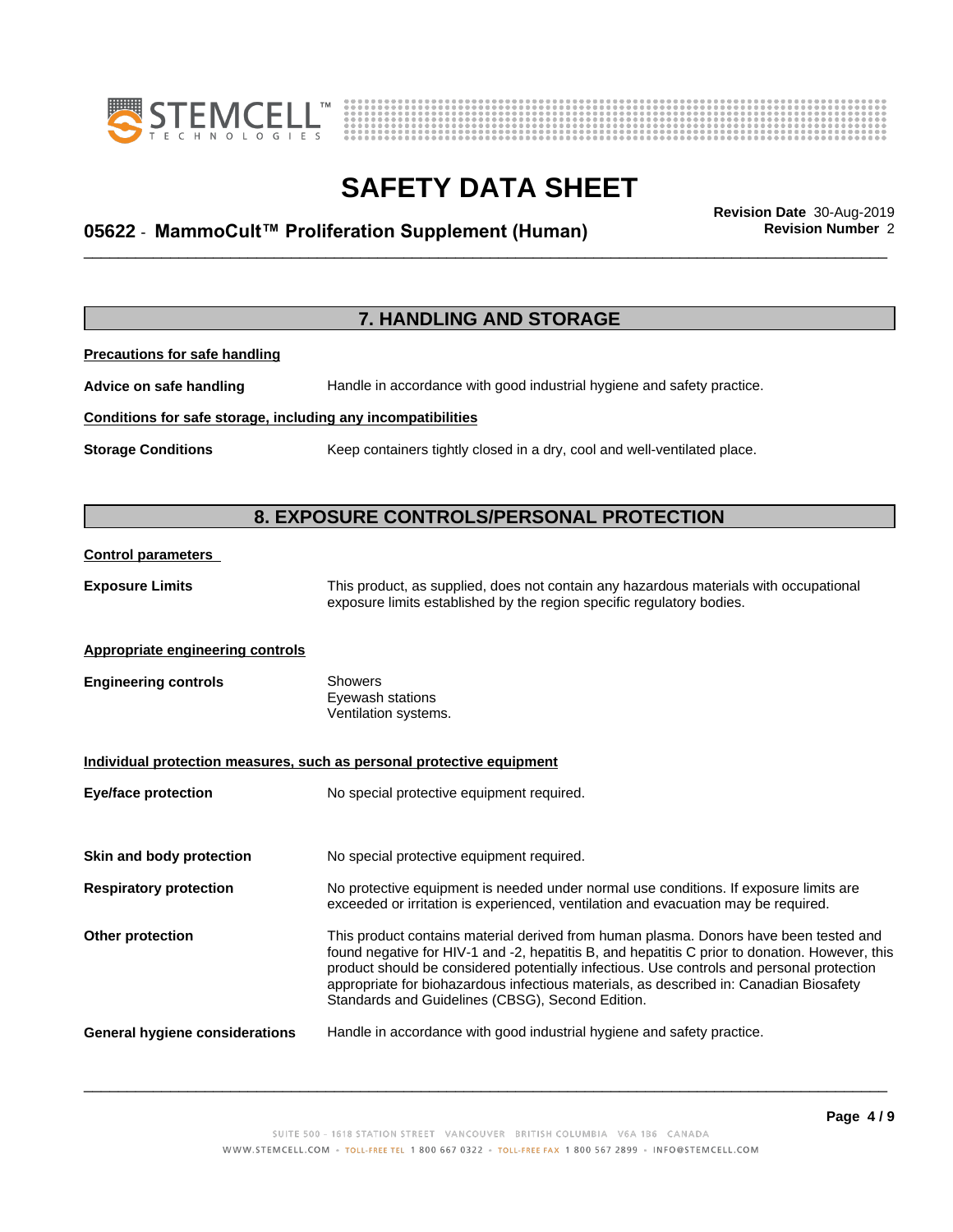

**Information on basic physical and chemical properties**



### **SAFETY DATA SHEET**

### \_\_\_\_\_\_\_\_\_\_\_\_\_\_\_\_\_\_\_\_\_\_\_\_\_\_\_\_\_\_\_\_\_\_\_\_\_\_\_\_\_\_\_\_\_\_\_\_\_\_\_\_\_\_\_\_\_\_\_\_\_\_\_\_\_\_\_\_\_\_\_\_\_\_\_\_\_\_\_\_\_\_\_\_\_\_\_\_\_\_\_\_\_ **Revision Date** 30-Aug-2019 **05622** - **MammoCult™ ProliferationSupplement(Human) Revision Number** 2

#### **9. PHYSICAL AND CHEMICAL PROPERTIES**

| <u>Information on basic physical and chemical properties</u><br><b>Physical state</b> | Liquid                   |                  |
|---------------------------------------------------------------------------------------|--------------------------|------------------|
| Appearance                                                                            | opaque                   |                  |
| Color                                                                                 | vellow                   |                  |
| Odor                                                                                  | No information available |                  |
| <b>Odor threshold</b>                                                                 | No information available |                  |
|                                                                                       |                          |                  |
| <b>Property</b>                                                                       | <b>Values</b>            | Remarks • Method |
| рH                                                                                    | No data available        | None known       |
| Melting point / freezing point                                                        | No data available        | None known       |
| Boiling point / boiling range                                                         | No data available        | None known       |
| <b>Flash point</b>                                                                    | No data available        | None known       |
| <b>Evaporation rate</b>                                                               | No data available        | None known       |
| Flammability (solid, gas)                                                             | No data available        | None known       |
| <b>Flammability Limit in Air</b>                                                      |                          | None known       |
| <b>Upper flammability limit:</b>                                                      | No data available        |                  |
| Lower flammability limit:                                                             | No data available        |                  |
| Vapor pressure                                                                        | No data available        | None known       |
| <b>Vapor density</b>                                                                  | No data available        | None known       |
| <b>Relative density</b>                                                               | No data available        | None known       |
| <b>Water solubility</b>                                                               | No data available        | None known       |
| Solubility in other solvents                                                          | No data available        | None known       |
| <b>Partition coefficient</b>                                                          | No data available        | None known       |
| <b>Autoignition temperature</b>                                                       | No data available        | None known       |
| <b>Decomposition temperature</b>                                                      | No data available        | None known       |
| <b>Kinematic viscosity</b>                                                            | No data available        | None known       |
| <b>Dynamic viscosity</b>                                                              | No data available        | None known       |
| <b>Explosive properties</b>                                                           | No information available |                  |
| <b>Oxidizing properties</b>                                                           | No information available |                  |
| <b>Other Information</b>                                                              |                          |                  |
|                                                                                       | No information available |                  |
| <b>Softening point</b>                                                                | No information available |                  |
| Molecular weight<br><b>Molecular formula</b>                                          | No information available |                  |
|                                                                                       |                          |                  |
| VOC Content (%)                                                                       | No information available |                  |
| <b>Liquid Density</b>                                                                 | No information available |                  |
| <b>Bulk density</b>                                                                   | No information available |                  |
|                                                                                       |                          |                  |

### **10. STABILITY AND REACTIVITY**

| <b>Reactivity</b>                                                       | No information available.       |
|-------------------------------------------------------------------------|---------------------------------|
| <b>Chemical stability</b>                                               | Stable under normal conditions. |
| <b>Possibility of hazardous reactions</b> None under normal processing. |                                 |

#### SUITE 500 - 1618 STATION STREET VANCOUVER BRITISH COLUMBIA V6A 1B6 CANADA WWW.STEMCELL.COM • TOLL-FREE TEL 1 800 667 0322 • TOLL-FREE FAX 1 800 567 2899 • INFO@STEMCELL.COM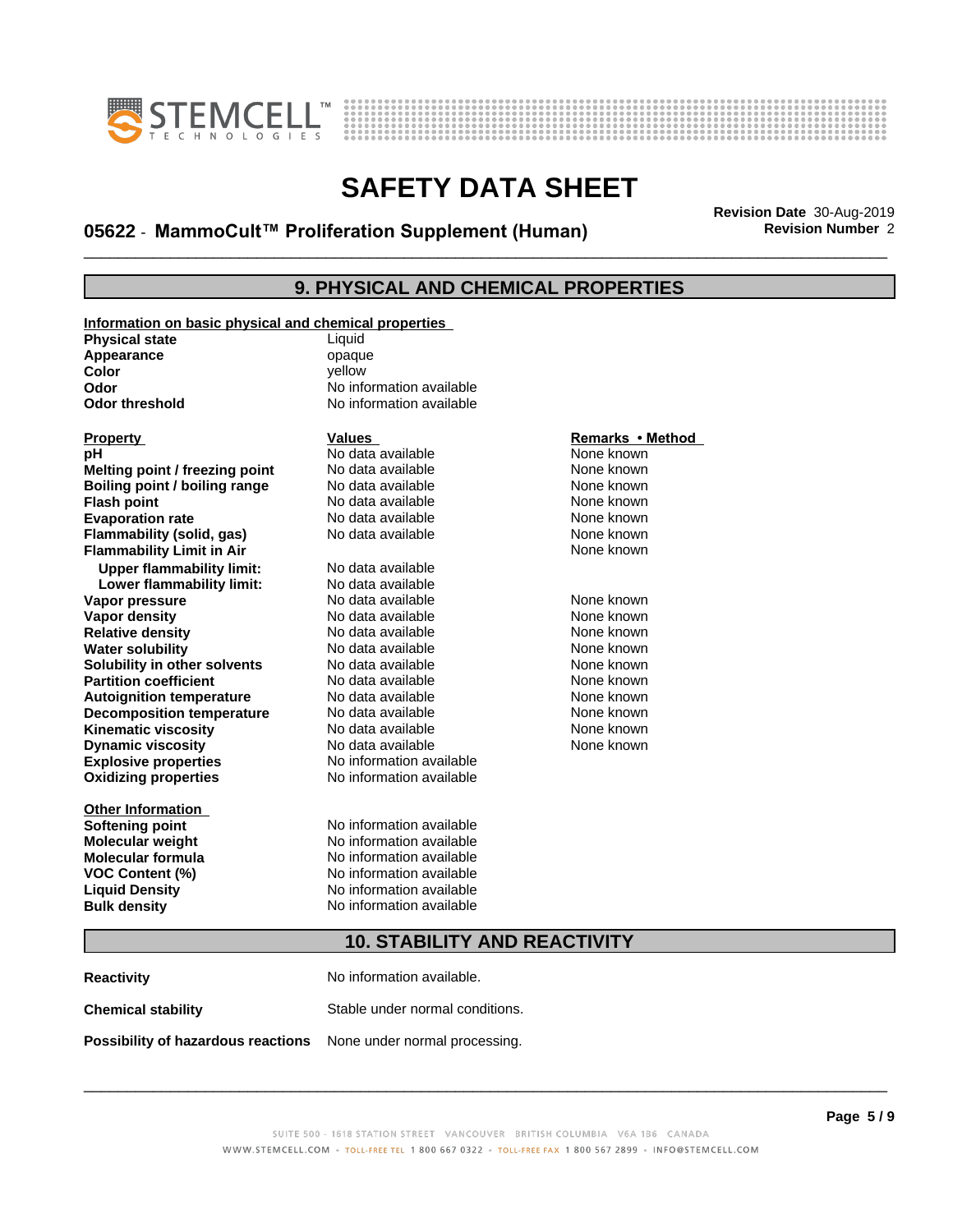



### \_\_\_\_\_\_\_\_\_\_\_\_\_\_\_\_\_\_\_\_\_\_\_\_\_\_\_\_\_\_\_\_\_\_\_\_\_\_\_\_\_\_\_\_\_\_\_\_\_\_\_\_\_\_\_\_\_\_\_\_\_\_\_\_\_\_\_\_\_\_\_\_\_\_\_\_\_\_\_\_\_\_\_\_\_\_\_\_\_\_\_\_\_ **Revision Date** 30-Aug-2019 **05622** - **MammoCult™ ProliferationSupplement(Human) Revision Number** 2

| <b>Conditions to avoid</b> | None known based on information supplied. |  |
|----------------------------|-------------------------------------------|--|
|----------------------------|-------------------------------------------|--|

**Incompatible materials** None known based on information supplied.

**Hazardous decomposition products** None known based on information supplied.

#### **11. TOXICOLOGICAL INFORMATION**

#### **Information on likely routes of exposure**

**Product Information**

| <b>Inhalation</b>   | Specific test data for the substance or mixture is not available. |
|---------------------|-------------------------------------------------------------------|
| Eye contact         | Specific test data for the substance or mixture is not available. |
| <b>Skin contact</b> | Specific test data for the substance or mixture is not available. |
| Ingestion           | Specific test data for the substance or mixture is not available. |

#### **<u>Symptoms related to the physical, chemical and toxicological characteristics</u>**

**Symptoms** No information available.

#### **Numerical measures of toxicity**

#### **Acute toxicity**

**Unknown acute toxicity** 0 % of the mixture consists of ingredient(s) of unknown toxicity

0 % of the mixture consists of ingredient(s) of unknown acute oral toxicity

 $0$  % of the mixture consists of ingredient(s) of unknown acute dermal toxicity

0 % of the mixture consists of ingredient(s) of unknown acute inhalation toxicity (gas)

0 % of the mixture consists of ingredient(s) of unknown acute inhalation toxicity (vapor)

0 % of the mixture consists of ingredient(s) of unknown acute inhalation toxicity (dust/mist)

#### **Delayed and immediate effects as well as chronic effects from short and long-term exposure**

| Skin corrosion/irritation         | No information available. |
|-----------------------------------|---------------------------|
| Serious eye damage/eye irritation | No information available. |
| Respiratory or skin sensitization | No information available. |
| Germ cell mutagenicity            | No information available. |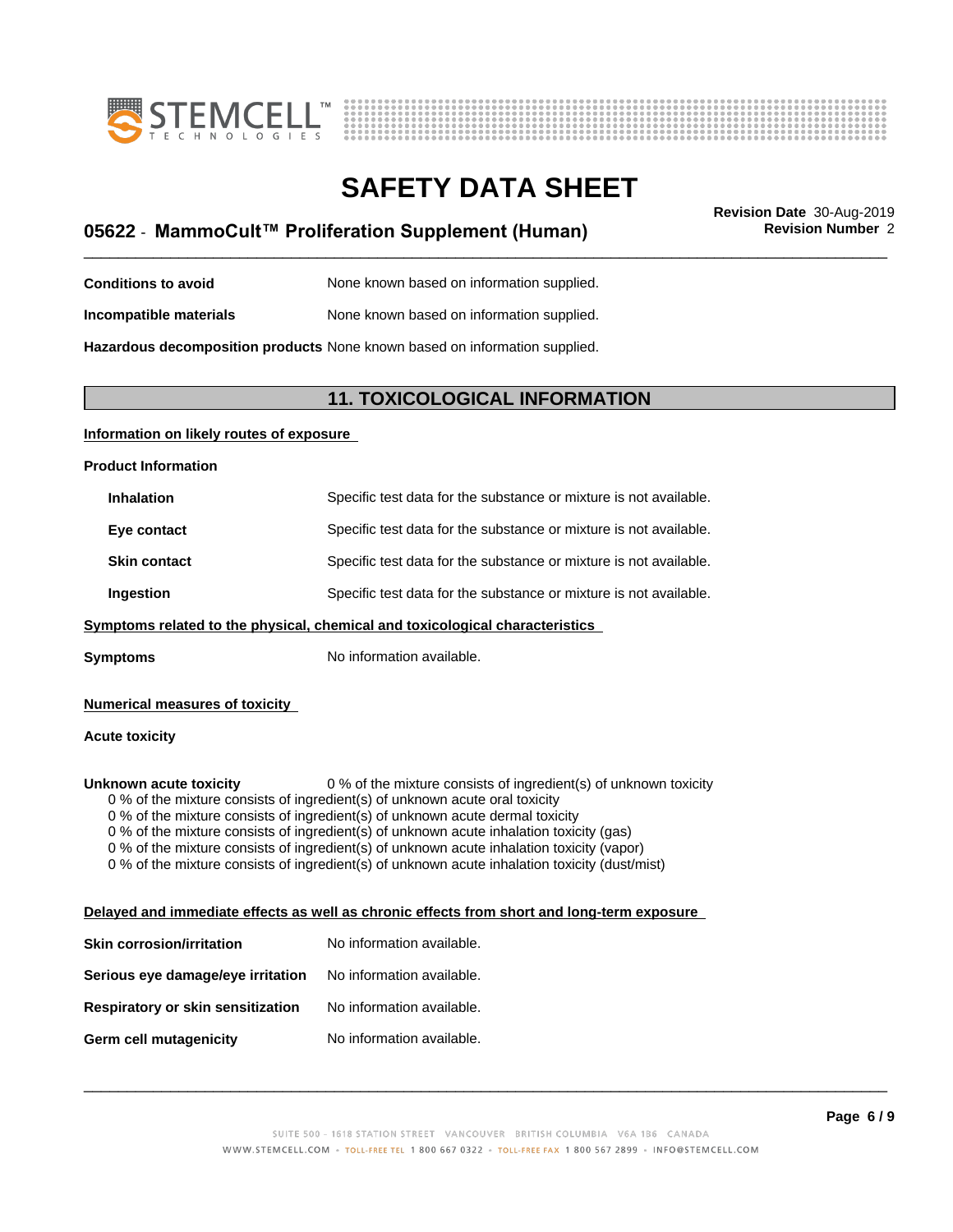



### \_\_\_\_\_\_\_\_\_\_\_\_\_\_\_\_\_\_\_\_\_\_\_\_\_\_\_\_\_\_\_\_\_\_\_\_\_\_\_\_\_\_\_\_\_\_\_\_\_\_\_\_\_\_\_\_\_\_\_\_\_\_\_\_\_\_\_\_\_\_\_\_\_\_\_\_\_\_\_\_\_\_\_\_\_\_\_\_\_\_\_\_\_ **Revision Date** 30-Aug-2019 **05622** - **MammoCult™ ProliferationSupplement(Human) Revision Number** 2

| Carcinogenicity               | No information available. |
|-------------------------------|---------------------------|
| <b>Reproductive toxicity</b>  | No information available. |
| <b>STOT - single exposure</b> | No information available. |
| STOT - repeated exposure      | No information available. |
| <b>Aspiration hazard</b>      | No information available. |

#### **12. ECOLOGICAL INFORMATION**

| <b>Ecotoxicity</b>            |                                    |
|-------------------------------|------------------------------------|
| Persistence and degradability | No information available.          |
| <b>Bioaccumulation</b>        | There is no data for this product. |
| Other adverse effects         | No information available.          |

#### **13. DISPOSAL CONSIDERATIONS**

| Waste treatment methods                |                                                                                                                    |  |
|----------------------------------------|--------------------------------------------------------------------------------------------------------------------|--|
| Waste from residues/unused<br>products | Dispose of in accordance with local regulations. Dispose of waste in accordance with<br>environmental legislation. |  |
| <b>Contaminated packaging</b>          | Do not reuse empty containers.                                                                                     |  |
| <b>US EPA Waste Number</b>             | P <sub>119</sub>                                                                                                   |  |

### **14. TRANSPORT INFORMATION**

| <u>DOT</u> | Not regulated |
|------------|---------------|
| <b>TDG</b> | Not regulated |
| <b>MEX</b> | Not regulated |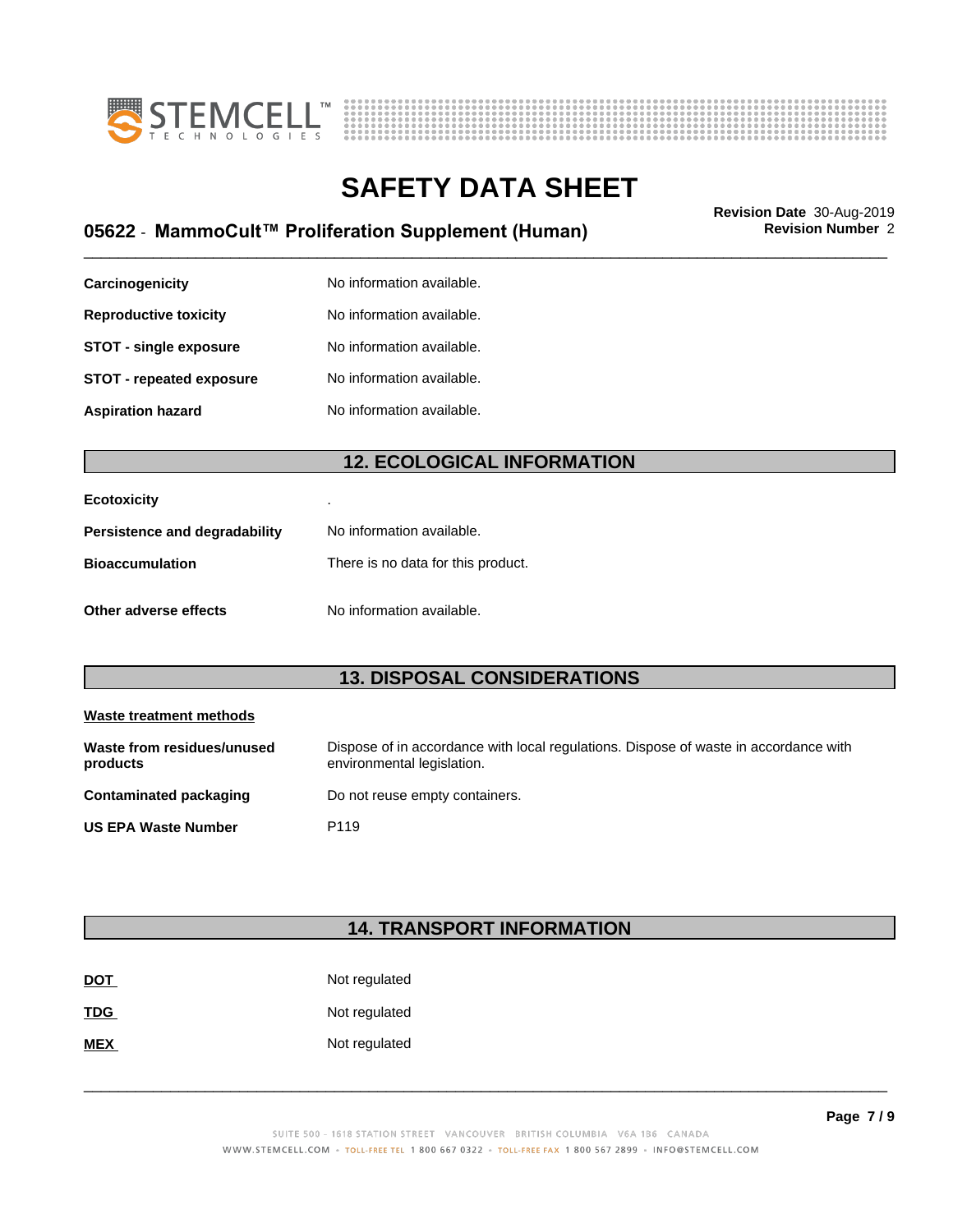



### \_\_\_\_\_\_\_\_\_\_\_\_\_\_\_\_\_\_\_\_\_\_\_\_\_\_\_\_\_\_\_\_\_\_\_\_\_\_\_\_\_\_\_\_\_\_\_\_\_\_\_\_\_\_\_\_\_\_\_\_\_\_\_\_\_\_\_\_\_\_\_\_\_\_\_\_\_\_\_\_\_\_\_\_\_\_\_\_\_\_\_\_\_ **Revision Date** 30-Aug-2019 **05622** - **MammoCult™ ProliferationSupplement(Human) Revision Number** 2

| ICAO (air)  | Not regulated |
|-------------|---------------|
| IATA        | Not regulated |
| <b>IMDG</b> | Not regulated |
| <b>RID</b>  | Not regulated |
| <b>ADR</b>  | Not regulated |
| <b>ADN</b>  | Not regulated |
|             |               |

#### **15. REGULATORY INFORMATION**

| Does not comply |
|-----------------|
| Does not comply |
| Does not comply |
| Does not comply |
| Does not comply |
| Does not comply |
| Does not comply |
| Does not comply |
|                 |

 **Legend:**

 **TSCA** - United States Toxic Substances Control Act Section 8(b) Inventory

 **DSL/NDSL** - Canadian Domestic Substances List/Non-Domestic Substances List

 **EINECS/ELINCS** - European Inventory of Existing Chemical Substances/European List of Notified Chemical Substances

 **ENCS** - Japan Existing and New Chemical Substances

 **IECSC** - China Inventory of Existing Chemical Substances

 **KECL** - Korean Existing and Evaluated Chemical Substances

 **PICCS** - Philippines Inventory of Chemicals and Chemical Substances

 **AICS** - Australian Inventory of Chemical Substances

#### **US Federal Regulations**

#### **SARA 313**

Section 313 of Title III of the Superfund Amendments and Reauthorization Act of 1986 (SARA). This product does not contain any chemicals which are subject to the reporting requirements of the Act and Title 40 of the Code of Federal Regulations, Part 372.

#### **SARA 311/312 Hazard Categories**

| Acute health hazard               | No. |  |
|-----------------------------------|-----|--|
| <b>Chronic Health Hazard</b>      | No  |  |
| Fire hazard                       | N٥  |  |
| Sudden release of pressure hazard | N٥  |  |
| <b>Reactive Hazard</b>            | No  |  |

#### **CWA (Clean WaterAct)**

This product does not contain any substances regulated as pollutants pursuant to the Clean Water Act (40 CFR 122.21 and 40